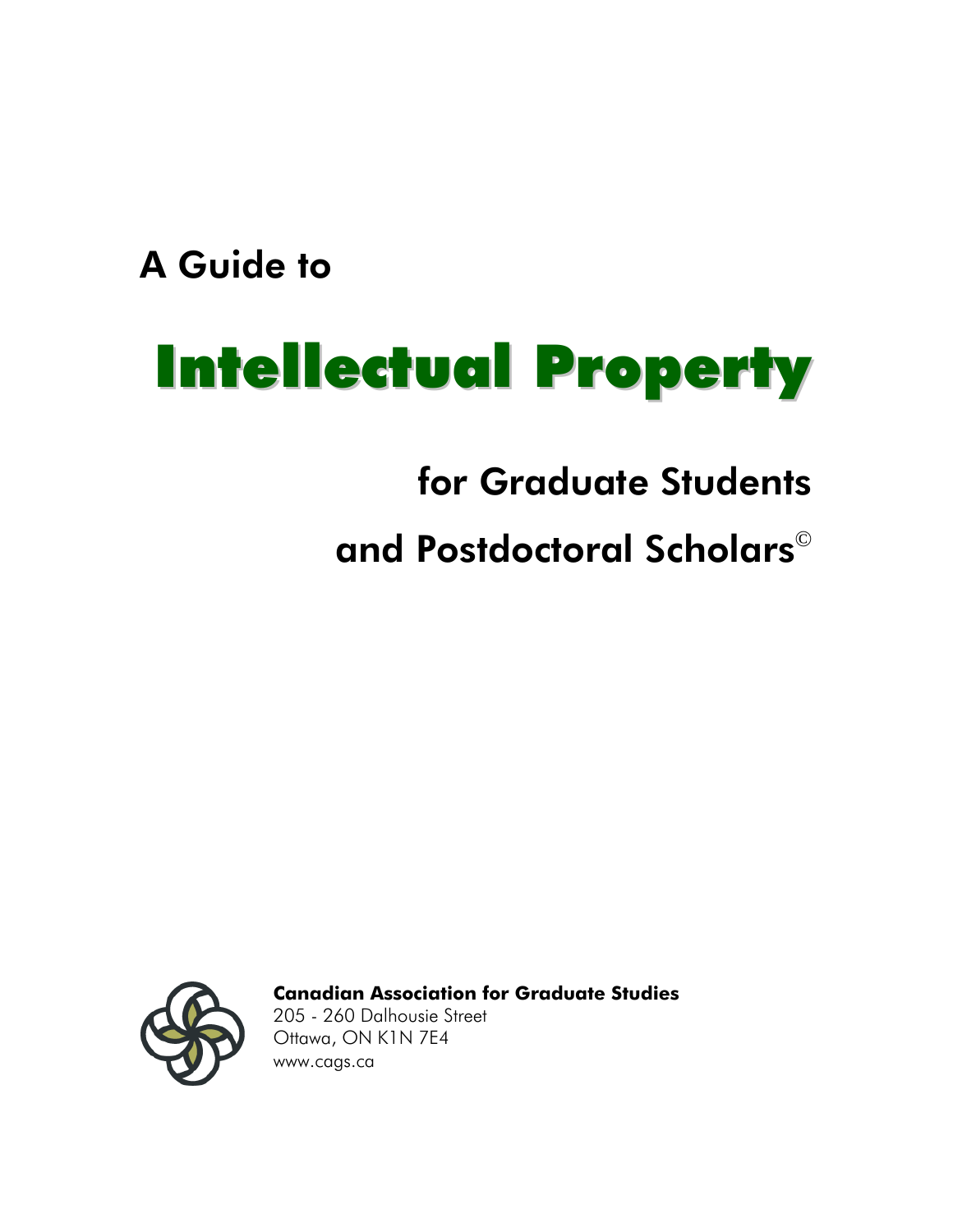#### Table of Contents

| As a graduate student do I have intellectual property rights?  4 |  |
|------------------------------------------------------------------|--|
| How are intellectual property rights determined? 5               |  |
|                                                                  |  |
| III. Protection Governed by University Regulations 7             |  |
|                                                                  |  |
|                                                                  |  |
|                                                                  |  |
|                                                                  |  |
|                                                                  |  |
|                                                                  |  |
|                                                                  |  |
| i. Support by the means of a fellowship, scholarship             |  |
|                                                                  |  |
|                                                                  |  |
| VI. Relationship to Supervisor and His/Her Research  15          |  |
|                                                                  |  |
|                                                                  |  |
|                                                                  |  |
| VIII. List of Intellectual Property Resources 18                 |  |

Portions of this document were used with permission from the University of Toronto (Intellectual Property for Graduate Students and Supervisors, September 1999), the Canadian University Intellectual Property Group (A Guide to Intellectual Property ) and McGill University *Student Guide to Intellectal Property at McGill*).

This document is freely available for use by members of CAGS and other organizations. Use of this document must acknowledge the Canadian Association for Graduate Studies.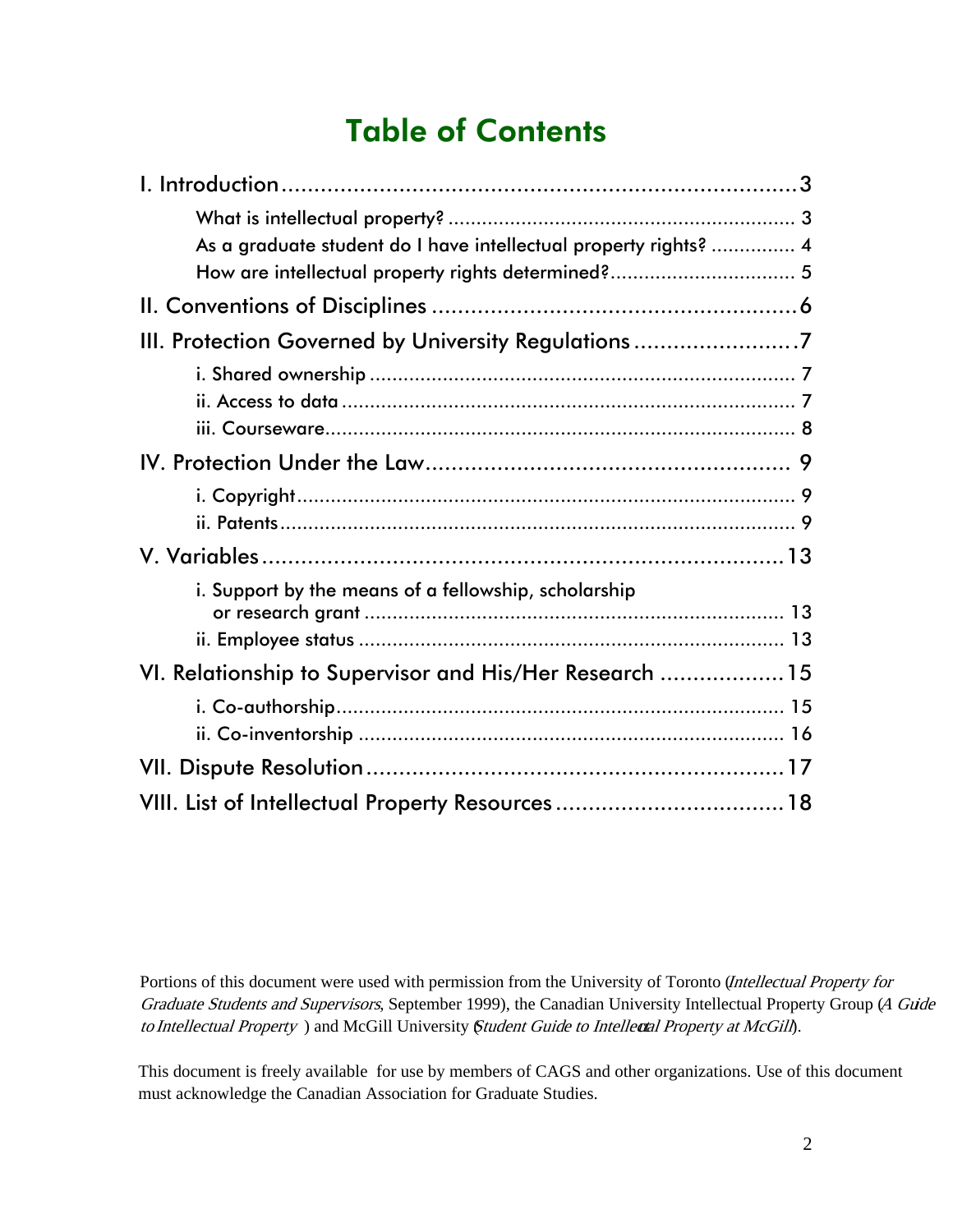### I. Introduction

#### *"If you read only one part of this document, make it this one."*

<span id="page-2-0"></span>As a graduate or postdoctoral researcher, you are an active scholar: you express ideas in a valuable and original manner, conduct research that leads to novel and important findings, or invent new and different ways of building things. All of these endeavours have an intellectual property component that belongs to you, partly or wholly, and may be protected.

However, the conditions and circumstances in which this research is undertaken can vary widely. Research can be undertaken at different universities; it can be funded in a variety of ways from a variety of different sources. Your role as a researcher can depend on your working relationship with your supervisor and his or her research. All of these variables can influence the degree to which your stake in intellectual property can be protected.

The aim of the following document is to make you aware of the rules and regulations that surround intellectual property rights. It will become clear to you upon reading it that often these regulations depend on your personal circumstances: the policies of the institution you are attending, the conventions of your field, the way your research is being funded and the practices of your supervisor, among others.

It is beyond the scope of this document to enumerate all possible contingencies and their consequences. If it contains one message, it is that you have the responsibility to inform yourself in advance of how these circumstances will affect your intellectual property rights. Writ large, this may entail finding out about and/or negotiating protocol on three levels:

- with your university
- with your supervisor
- with your funding source (grants and others)

All three of these can play a role in determining the extent of your intellectual property rights. As graduate students, it is important for you to be clear at the outset of your studies about how the varied working arrangements out of which your research arises will affect the status of that research as intellectual property.

#### What is intellectual property?

Intellectual property (or "IP") simply defined is any form of knowledge or expression created partly or wholly with one's intellect and which can be legally protected. It is the product of the act of creation, such as an invention, a piece of writing, a painting, a design, a piece of music, etc. An invention is any product of the human intellect that is unique, novel, and unobvious to a person skilled in the field of invention. Individuals and/or institutions can own the products of their creativity and innovation in the same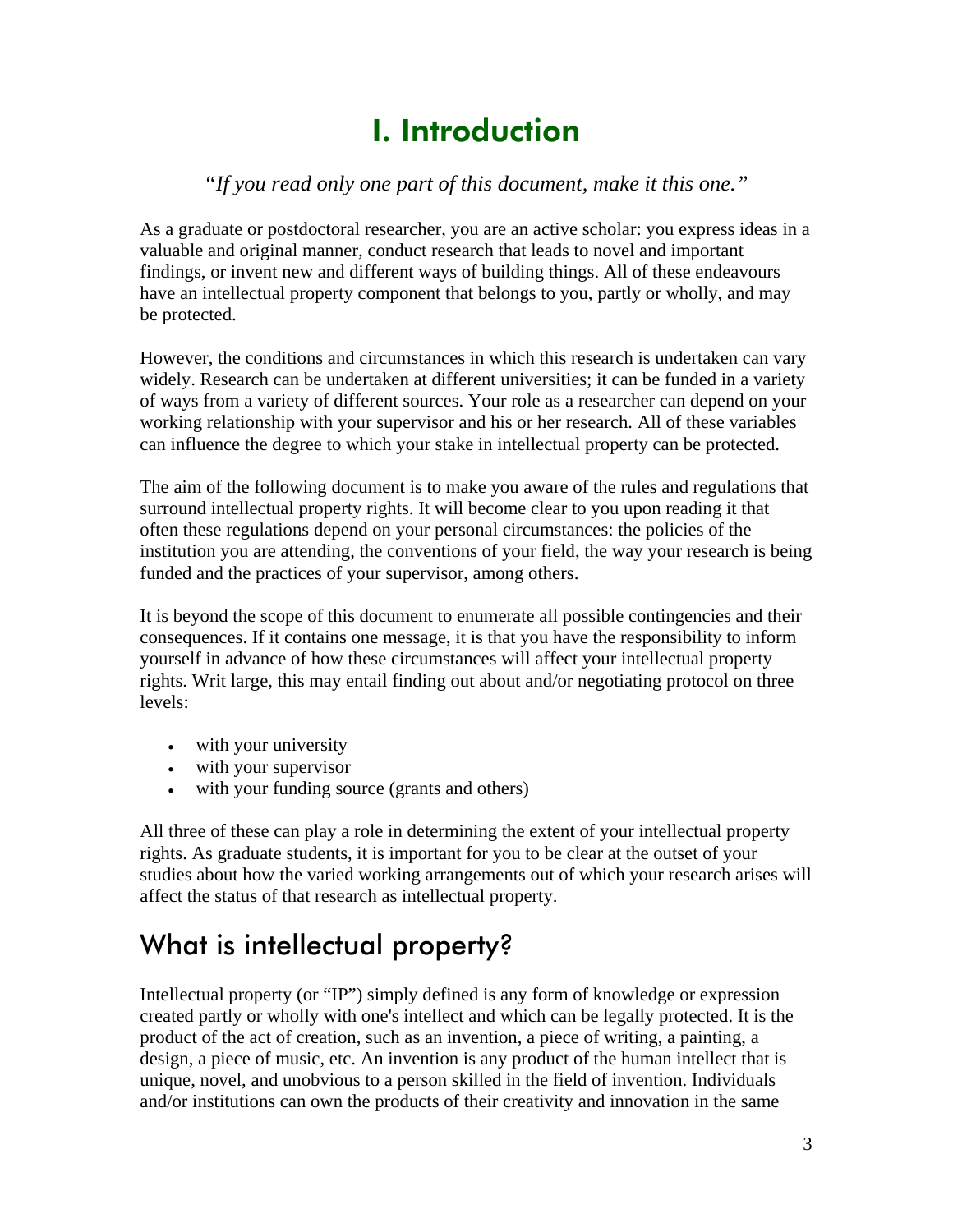<span id="page-3-0"></span>way they can own physical property. An owner of IP can control and receive payment for its use, so IP has value in the marketplace. There are four main types of statutory IP protection:

- 1. patents for inventions new and improved products and processes that are capable of industrial application;
- 2. trademarks for brand identity of goods and services, allowing distinctions to be made between different traders;
- 3. designs for product appearance of the whole or a part of a product resulting from the features of, in particular, the lines, contours, colours, shape, texture, or materials of the product itself or its ornamentation; and,
- 4. copyright for material literary and artistic material, music, films, sound recordings, and broadcasts, including software and multimedia. In addition, moral rights are the author's right to integrity of the creation in its original form, to attribution, and to prevention of unfavorable associations with the author's creation.

#### Some examples of IP include:

- Ideas that can be documented
- Inventions
- Artistic expression or literary creation
- Unique name
- Business methods
- Industrial processes
- Chemical formulas
- Electronic Circuits
- Some Software
- Drugs
- Genetically engineered organisms
- **Presentations**
- Publications

#### As a graduate student do I have intellectual property rights?

The law grants intellectual property rights to all creators/inventors, irrespective of their status at a university or research institution (whether graduate or undergraduate student, postdoctoral scholar, professor or otherwise). Students have intellectual property rights and rights to protection under the copyright and patent regimes, provided they satisfy the requirements of the law.

In addition, all parties involved in research are governed by specific university policies. Unless they have signed an agreement stating otherwise, they have the right to own the copyright for their own written or artistic work or computer software, and to own the patent rights to any invention they might create, including computer software in some countries. Depending on the circumstances, these rights are often shared with others – their supervisor, their fellow students, and research staff. This will be determined by the requirements of the Law, by university policies, and by conventions of the discipline (see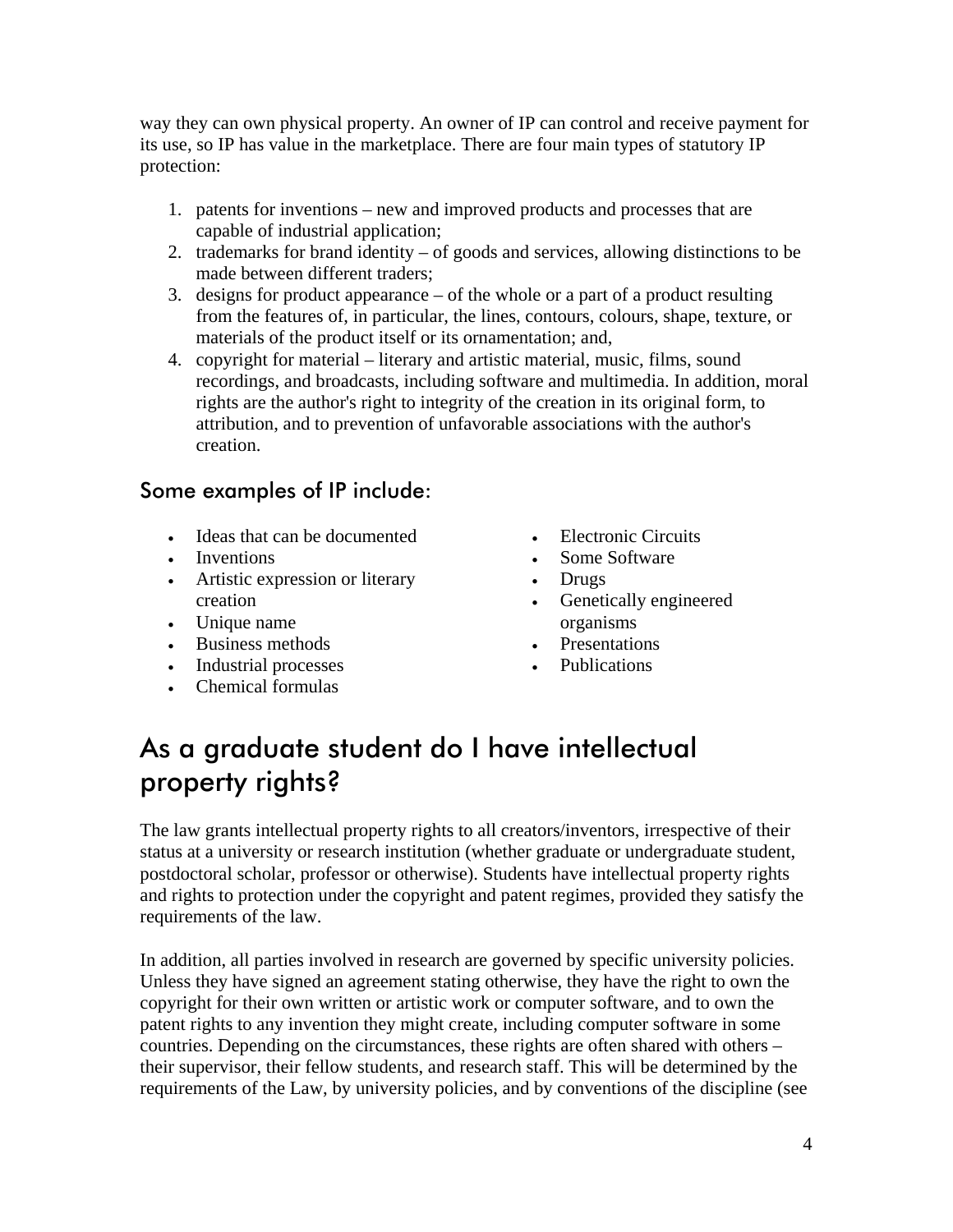<span id="page-4-0"></span>**[section II](#page-5-0)**). Policies can vary from institution to institution, so it is imperative to check with your university's Office of Technology Transfer or equivalent. In some Canadian Universities these offices are called the university Industry Liaison Office (UILO). Offices of Technology Transfer or Intellectual Property Management Offices, as they are also known, have been established at most research intensive universities. They provide advice and services to the university community in order to facilitate the protection and commercialization of intellectual property.

In addition to the laws related to intellectual property and university policies, conventions or local customs should be acknowledged and may apply. For example, customs may be followed regarding the recognition of individuals as co-authors in an article or paper presented at a conference. Different rules apply to patents since the Law requires that all inventors having contributed creatively to the claims of the patent be listed on it.

#### How are intellectual property rights determined?

There are three main variables in the equation that determines the shape your intellectual property rights will take: conventions of your discipline, Canadian law that deals with forms of intellectual property and university regulations. In what follows, these three factors are explored in turn.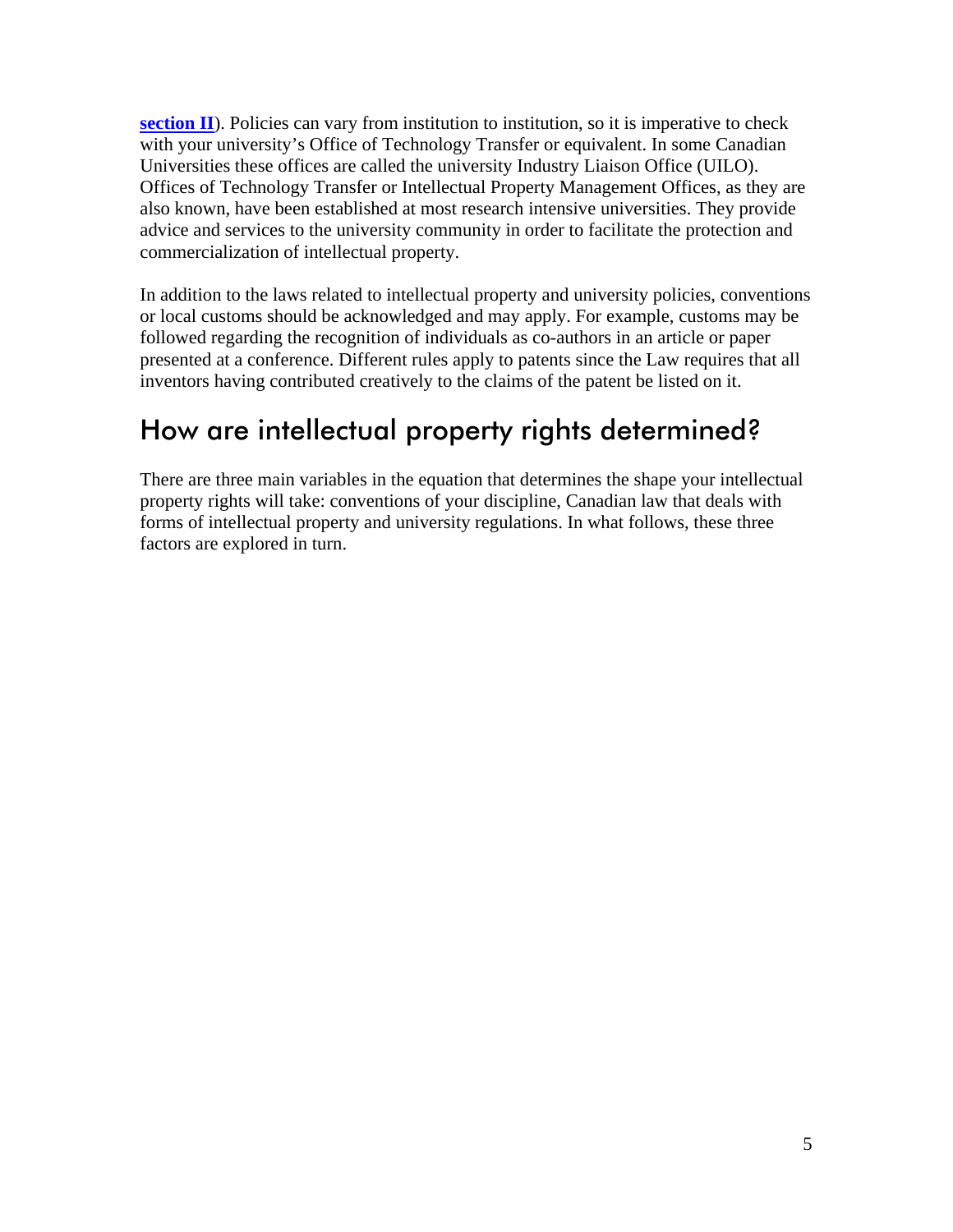### II. Conventions of Disciplines

<span id="page-5-0"></span>The conventions of your particular discipline can influence intellectual property rights to the extent that they may determine the degree of acknowledgment you are accorded for participation in a project or published article.

Conventions about what criteria define a joint author vary among disciplines. The narrowest definition comes from copyright law and applies to collaborations in literary and artistic works in some of the humanities. There, a "joint author" is technically someone who has collaborated on a work in which the contributions of the various authors are not distinct from one another. In this model, only contributors to the *form or expression* of the work qualify; those supplying ideas normally do not. If each person's contribution is distinct (e.g., contributors of entries to an encyclopedia), the work is a "collective work" and each author has copyright to his or her individual contribution.

However, in the physical and life sciences, collaboration and teamwork are common. Indeed, a student's research may be guided by a team or committee. Contributors to the original ideas in a project are typically given the right to joint authorship of publications that report on the results of the research. As a guideline, co-authorship should be recognized only where the individuals have participated in a significant way in at least two of the following aspects of the research:

- conception of idea and design of experiment,
- actual execution of experiment or hands-on lab work,
- analysis and interpretation of data, and/or
- actual writing of the manuscript.

Rights to senior or first authorship can be difficult to resolve. In the humanities and social sciences the student is often the only author of the published work that reports on his or her thesis research. In the physical and life sciences, students are frequently given first authorship on one or more of the publications arising from their thesis research. The conventions of your discipline provide you with a template for determining questions pertaining to accreditation and authorship.

It is important that you and your supervisor or the researcher with whom you are collaborating establish at the outset what the conventions of authorship are that will be applied in your working relationship. It is preferable to determine this before you enter into a working or research relationship with this person so that there are no surprises or disputes when it comes time to publish your research. Many universities publish guidelines on this topic. See also **[section VI](#page-8-0)** of this document.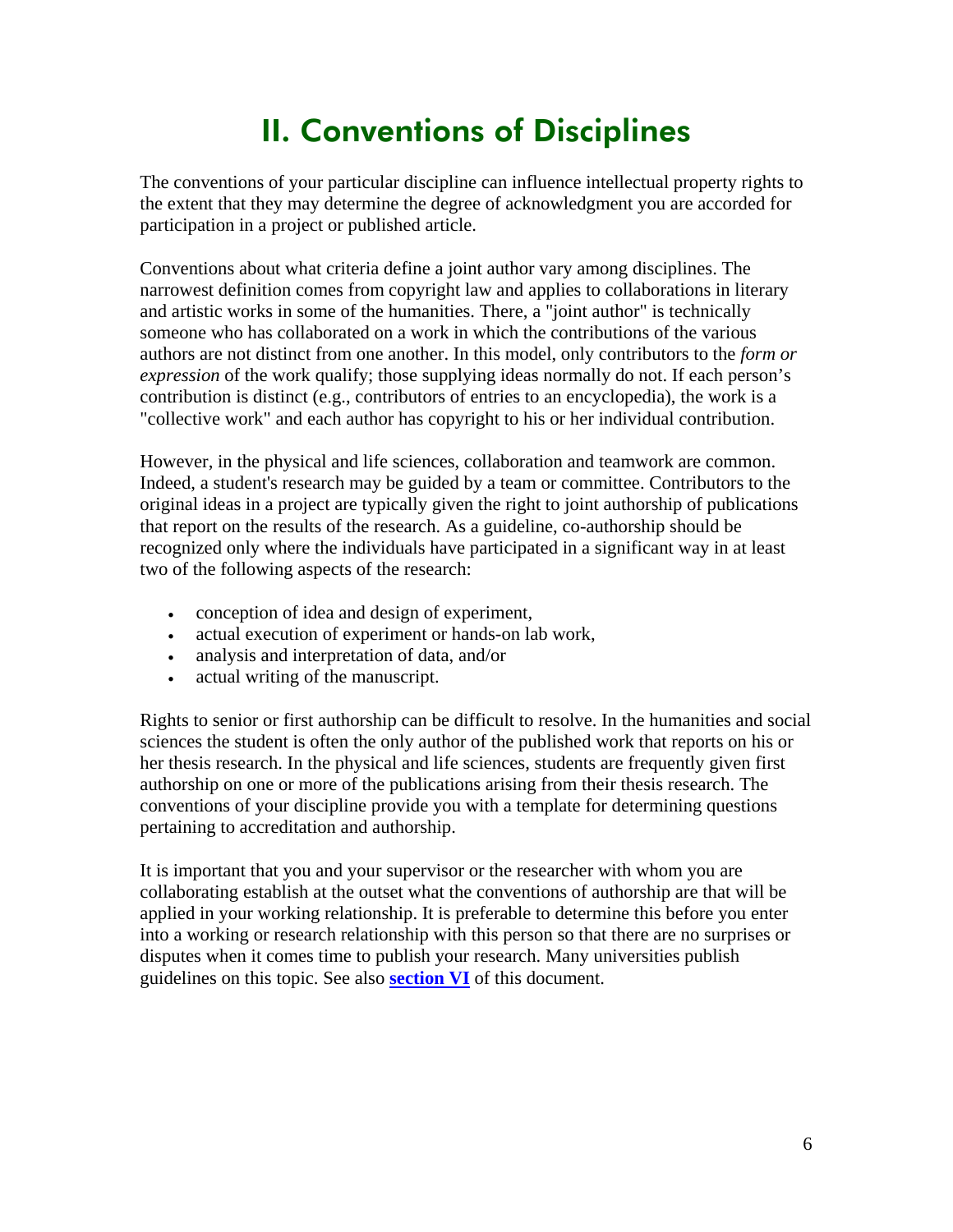### <span id="page-6-0"></span>III. Protection Governed by University **Regulations**

In most cases the initial ownership of intellectual property resides with the creator of that intellectual property, but often these rights are assigned under university policy. Policies with respect to IP vary at different institutions and all readers are encouraged to review the policy of their institution relating to ownership, obligation to disclose, sharing proceeds from commercialization and conflicts of interest.

Traditionally, universities in North America have allowed their faculty members to retain their copyright in literary, artistic and musical works. However, the regulations governing the university's involvement with and entitlement to other research can be specific to the institution you are attending. It is therefore advisable to consult university policy, the Intellectual Property Management Office, or other similar facility to clarify your institution's policies.

Regulations can vary from institution to institution and the details of these variable policies often govern the particulars of processes like patent assignation. These policy particularities can affect your portion of the proceeds accruing from a patented invention as well as your responsibilities for the patenting, marketing and licensing of this invention. If you are pursuing research that may have a patentable invention as its outcome, you should familiarize yourself with university policies on this matter as early as possible.

Some issues governed by university policy include:

#### i. Shared ownership

You and a fellow student, researcher, post-graduate or supervisor may have joint property rights to a patentable invention or to works protected by copyright. Consult your university's policy concerning shared ownership of intellectual property through the Intellectual Property Management Offices or Offices of Technology Transfer. See also **[section VI](#page-14-0)** of this document.

#### ii. Access to data

In many universities, data collected under research projects funded by the federal or provincial governments is considered to belong to the university. Students cannot automatically expect exclusive ownership of data gathered for research projects performed under the auspices of a given institution. Students should inquire into university policy governing the rights to research data. This is also an issue that can be broached with one's supervisor: students should make an agreement with their supervisor that makes clear what data they can take with them or access once they leave the university.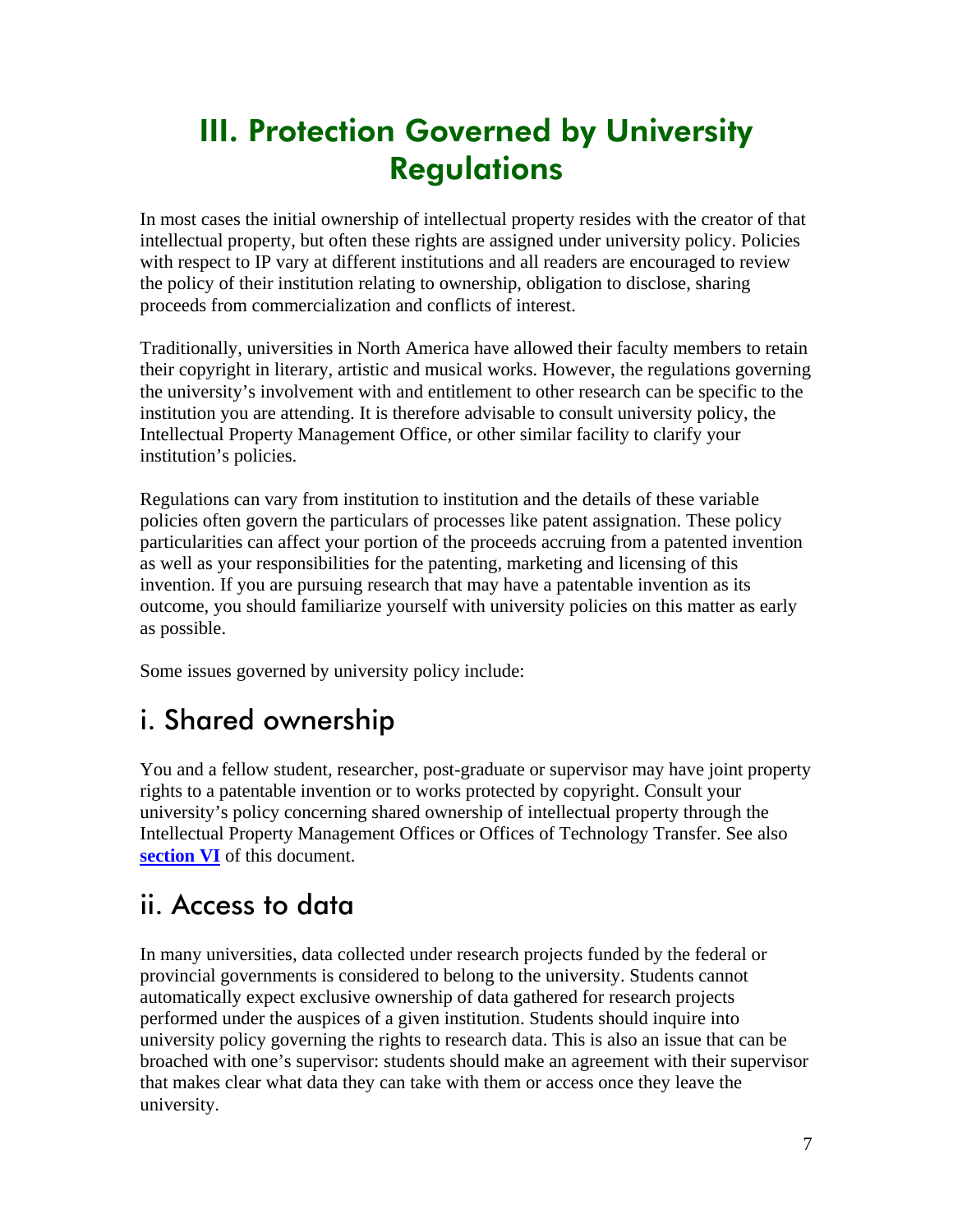#### <span id="page-7-0"></span>iii. Courseware

Be aware of university policy relative to courseware. As graduate students, you may have occasion to develop courseware (Powerpoint slides, overheads, handouts, and other instructional materials) for a professor in either a paid or an unpaid capacity. The university and/or the professor may claim the rights to these materials: you may not be able to use them for you own purposes later in your career. In addition to the university's intellectual property policy, the professorial union may have policies regarding this issue as well. For other information on intellectual property developed as a university employee see **[section V, part ii](#page-12-0)** of this document.

University policies may also vary concerning software that you produce while associated with the university. When leaving your *alma mater*, make sure that all intellectual property that you developed while associated with it has been disclosed in order to avoid any issues of legitimacy at a later stage if such intellectual property is indeed commercially developed.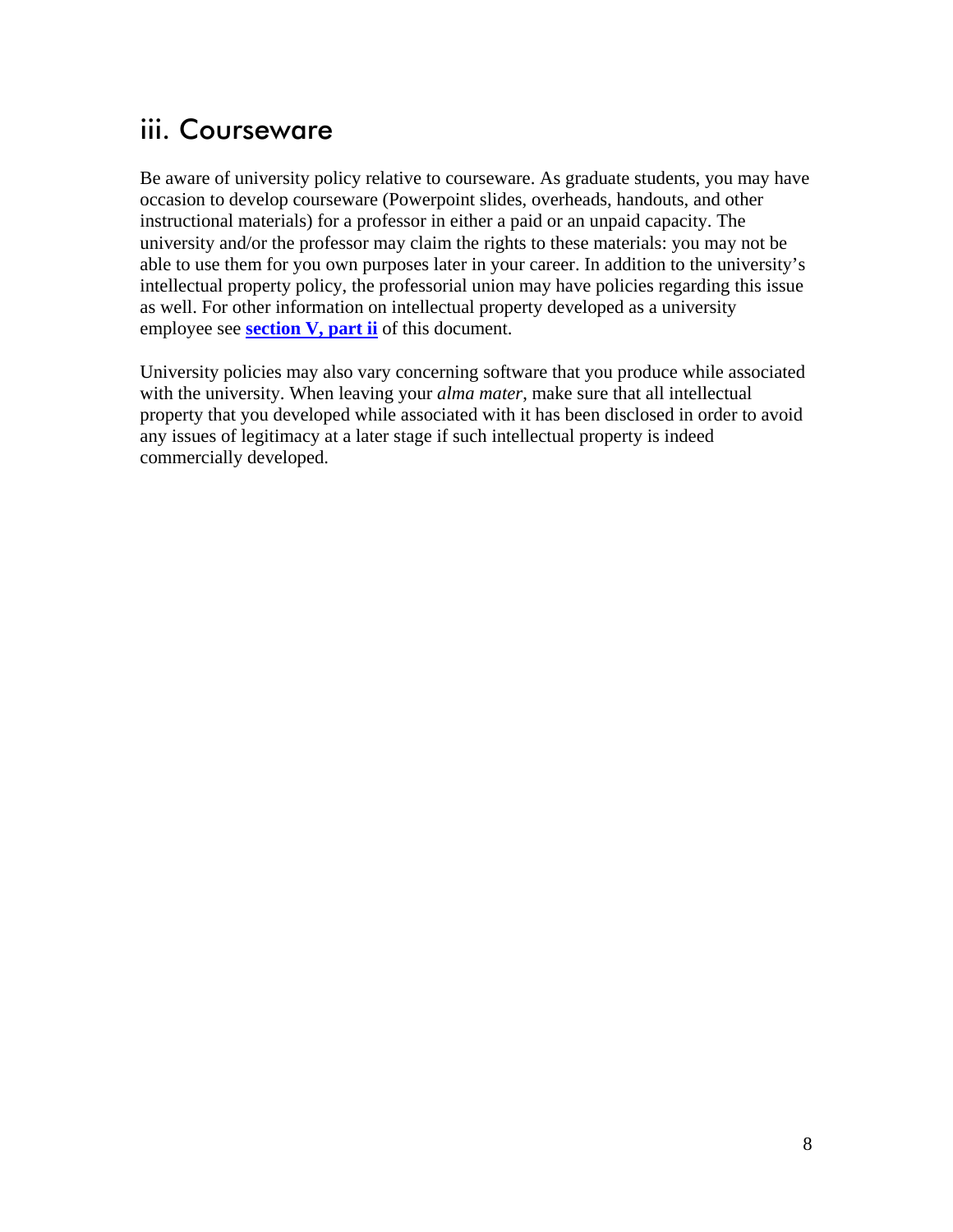### IV. Protection Under the Law

<span id="page-8-0"></span>There are two main forms of intellectual property protection that would apply to the research pursuits of graduate students: patents and copyright. Copyright protects the expression or embodiment of ideas, while patents protect inventions.

### i. Copyright

Copyright protects original literary, musical, dramatic, or artistic works in a variety of forms, including written materials and computer software. Copyright does not protect ideas, but rather the *expression* of such ideas. It prevents anyone from copying, publishing, translating, or broadcasting a work without the copyright owner's permission. Copyright exists as soon as an artistic, literary, scientific or musical work or software is created.

Currently in Canada, the usual term of copyright consists of the author's lifetime, the entire calendar year of his or her death, and an additional 50 years. In a number of countries (but not in Canada) copyright has been extended to life plus 70 years. The *Copyright Act* provides that the author of a work is the first and automatic owner of copyright unless it is work for hire.

Although copyright comes into existence automatically when the work is created, authors are advised to signal their claim by marking the work (© [author's name], [year of publication]). In addition, the author may register the copyright with the Copyright Office when warranted. Registration at the Copyright Office is purely voluntary; not doing so will not affect the validity of the copyright, but registration of a Copyright facilitates the Copyright holder's rights in the event of a legal dispute. Such disputes are generally triggered by commercial interests or plagiarism.

Copyright is the most common form of legal intellectual property protection that graduate students have. It covers any written materials produced by an individual: this can mean published articles and completed dissertations as well as writings that have been privately or unofficially circulated. Theses, published or not, are protected by copyright law. Because copyright comes into effect as soon as a work is produced it covers all manner of original written work. It is also the most common form of protection employed for protecting intellectual property rights to software which one has produced. Software may, in some circumstances, be protected by patents as discussed below.

#### ii. Patents

A patent is a document issued by the government that describes an invention and provides a corresponding right to exclude others from using the invention for commercial or other purposes. It is a right granted by a national government, upon application and prosecution, in exchange for the complete disclosure of an invention. The disclosure is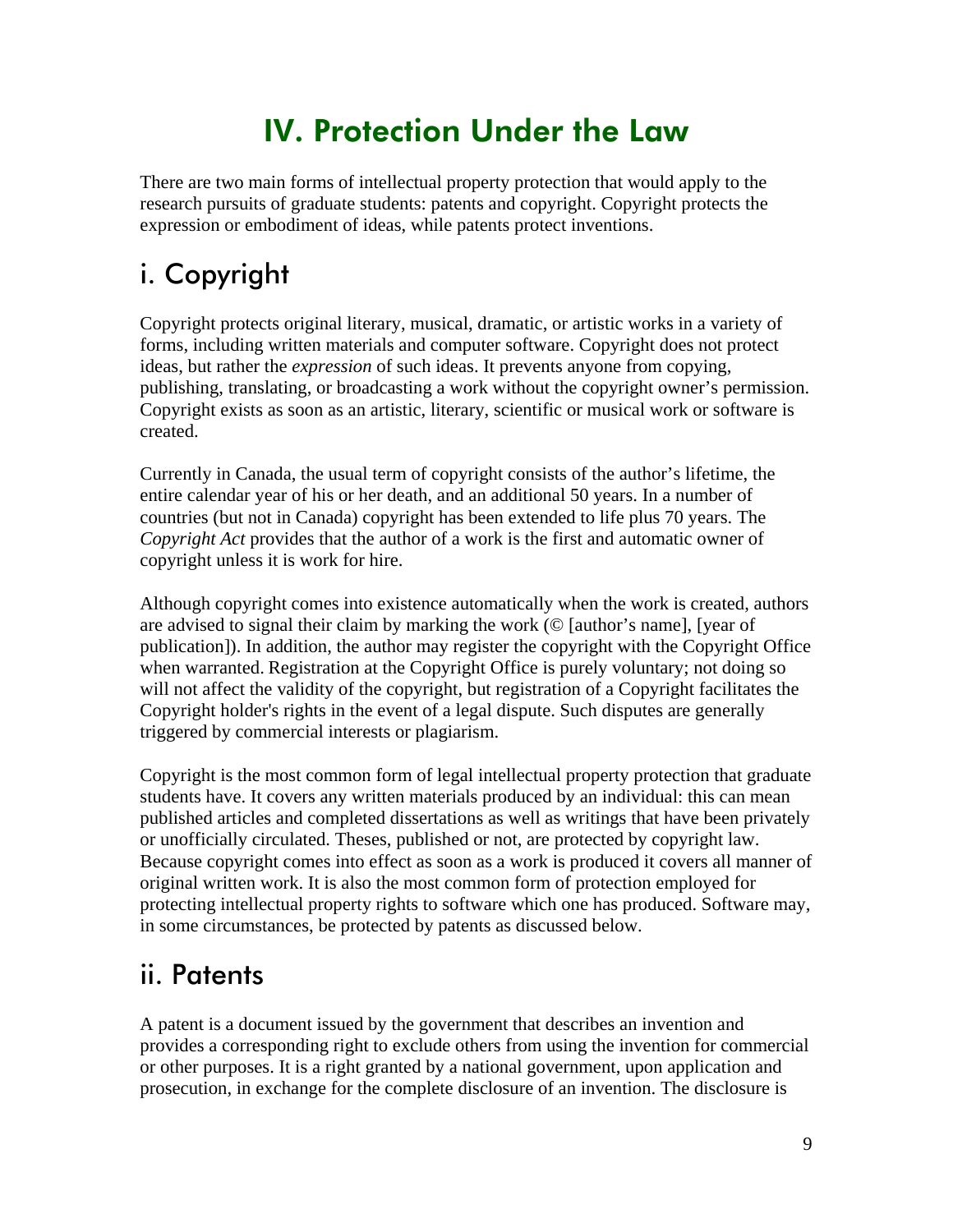initially a confidential disclosure to the Patent Office which, in Canada, becomes a nonconfidential disclosure to the public 18 months later. A patent grants to the applicant the exclusive right to make, use or sell the claimed invention for a limited period of time. It is worth noting the distinction between inventor and owner: an inventor gets the patent issued in his or her name – once an inventor, always an inventor. The inventor may then assign ownership of the invention to someone else. Inventorship and ownership of an invention are not the same thing. Patents generally have a life, subject to the payment of the prescribed annual fees, of 17 to 20 years depending on the jurisdiction. In Canada, patents have a lifetime of 20 years from the date of initial filing.

#### What is patentable?

To be eligible for a patent, an invention must fulfill three criteria:

- be novel or new (the same invention cannot already be in existence)
- have utility (i.e. it must be functional and operative)
- be non-obvious to a person skilled in the field of the invention

A patent is granted only for the physical embodiment of an idea or for a process that produces something saleable or tangible. Products, processes, machines, manufactures or composition of matter, or any new and useful improvement of any of these, such as new uses of known compounds, are patentable subject matter. Things not eligible for patenting include a scientific principle or theorems, ideas, or inventions that are illegal or have illicit purposes. As patent law evolves, business methods, software games and certain life forms are becoming eligible for protection under new patent laws in some countries.

#### Disclosure and the Patent Process

An invention can be protected by patent only if it is **novel** (that is, if no prior publication of the invention has been made by the inventor or others). Most developed countries follow a policy of **absolute novelty** which means that no patent can be obtained if the invention has been publicly disclosed in any manner, anywhere in the world. Canada and the U.S.A., however, provide a grace period of one year from publication, during which the inventor can file a patent application, provided the disclosure was made by the inventor or someone who obtained the information from the inventor. In such cases, the patent will be limited to Canada and the U.S.A. You will not be able to obtain a valid patent if you disclose your invention more than one year prior to filing a patent application in Canada. Few other countries are as generous to inventors, and it is essential, therefore, not to disclose the invention to anyone until a patent application has been filed. Disclosure can however be made on a confidential or proprietary basis, and such disclosure will not affect the ability to patent.

The relationship between the parties determines whether the disclosure is public or made in confidence. The disclosure is legally confidential if, when receiving the information, the receiving party personally understands and accepts a duty to keep the information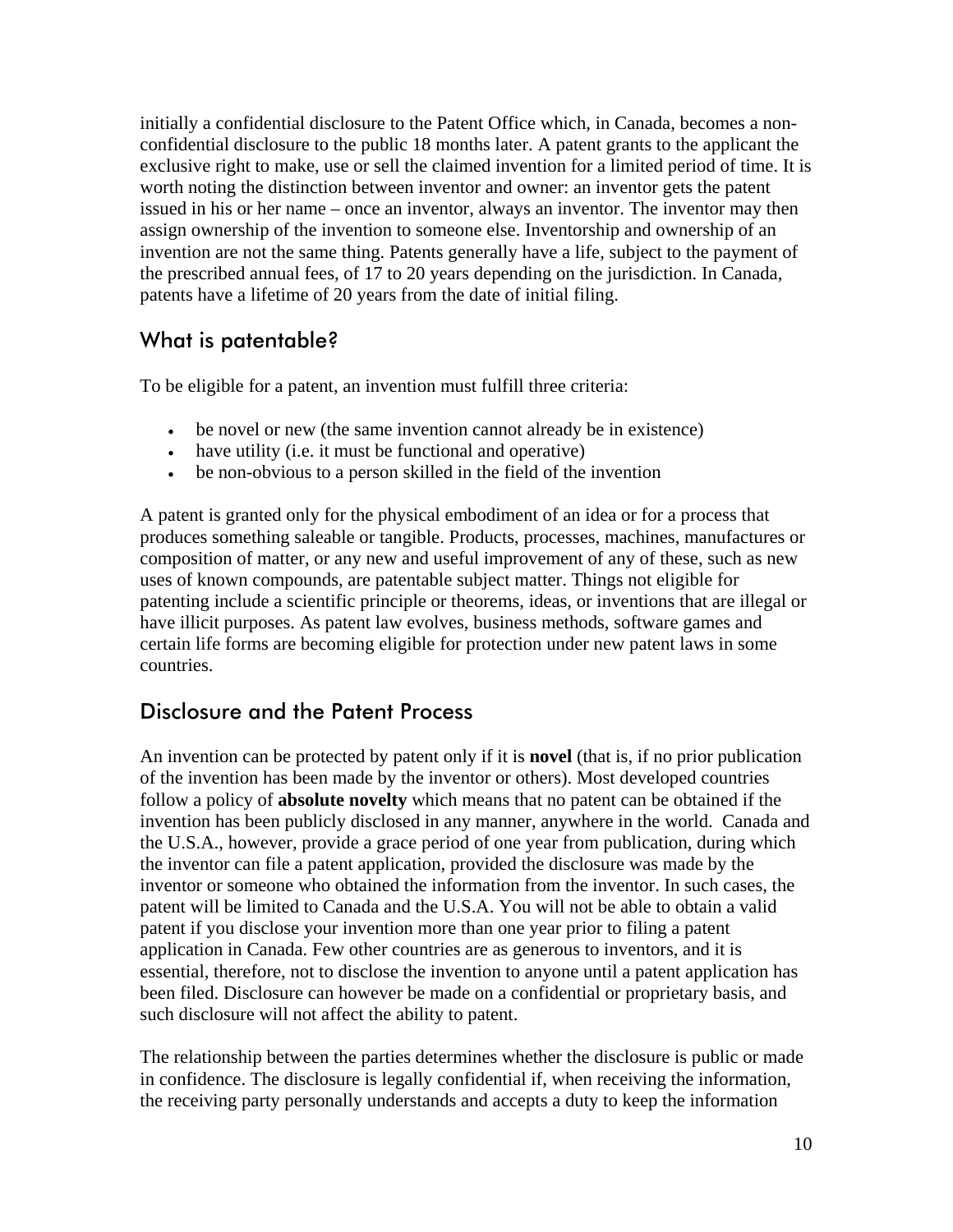strictly confidential. A disclosure to an academic colleague may or may not be considered confidential depending on the understanding between the parties. Such understandings should be made or confirmed in writing. Any printed publication in a newspaper, scientific journal or other written form available on an unrestricted basis is considered a public disclosure, as is an oral presentation at a public meeting. Please note that published pre-prints or abstracts of (a) papers for a scientific meeting or (b) degree theses are also considered public disclosures. Notably, a public thesis defense is considered a public disclosure. Any rights to subsequent patent protection, except in the United States and Canada, are lost under these circumstances if no precautions were taken.

A public disclosure, written or oral, can be used (as "prior art") by an Examiner evaluating a patent application if enough of the invention is disclosed to enable a person skilled in the relevant field to put the invention into practice. Such disclosure can also be used in courts to invalidate an issued patent. In some countries, experimental use of the invention in public will count against patentability. It is important therefore that you discuss your invention with your university's Intellectual Property Management Office (or Office of Technology Transfer) as early as possible and before any public oral presentation or publication, including abstracts, has taken place. While universities operate to foster the creation and dissemination of knowledge, in some cases such dissemination has legal consequences. Rather than neglecting its important function as a disseminator of knowledge, your university, through its Intellectual Property Management Office, can help you protect your IP rights, if necessary, by assisting you in the initiation of patent applications prior to public disclosure of your findings or by having those present at a thesis defense sign non-disclosure agreements.

It is advisable to disclose an invention to your institution's Intellectual Property Management Office *before the details of the invention are included in any grant application or disclosed to an industrial party*. Disclosure to the Intellectual Property Management Office does not invalidate the patentability of an invention and is held to be confidential. Although disclosure in a grant application does not represent public disclosure in Canada, reviewers will be exposed to the invention and potentially represent an unnecessary threat. In the United States, grant applications may be considered public documents under Federal Freedom of Information legislation. It is wise to label such information release as strictly confidential pending patent application.

If you have made an invention, contact your institution's Intellectual Property Management Office. Most universities have established procedures, and usually forms, to assist you with your disclosure. Although each university may have a different policy or guidelines, the overall approach is very similar. Consult your university for a report of invention or invention disclosure form. The basic objective is to help you protect your invention and to explore with you any opportunities for commercialization.

An important factor to consider is that Canadian Patent Law follows the principle of the first applicant to file, as opposed to the U.S. Law which follows the first to invent principle. This is all the more critical when you deal with industry partners.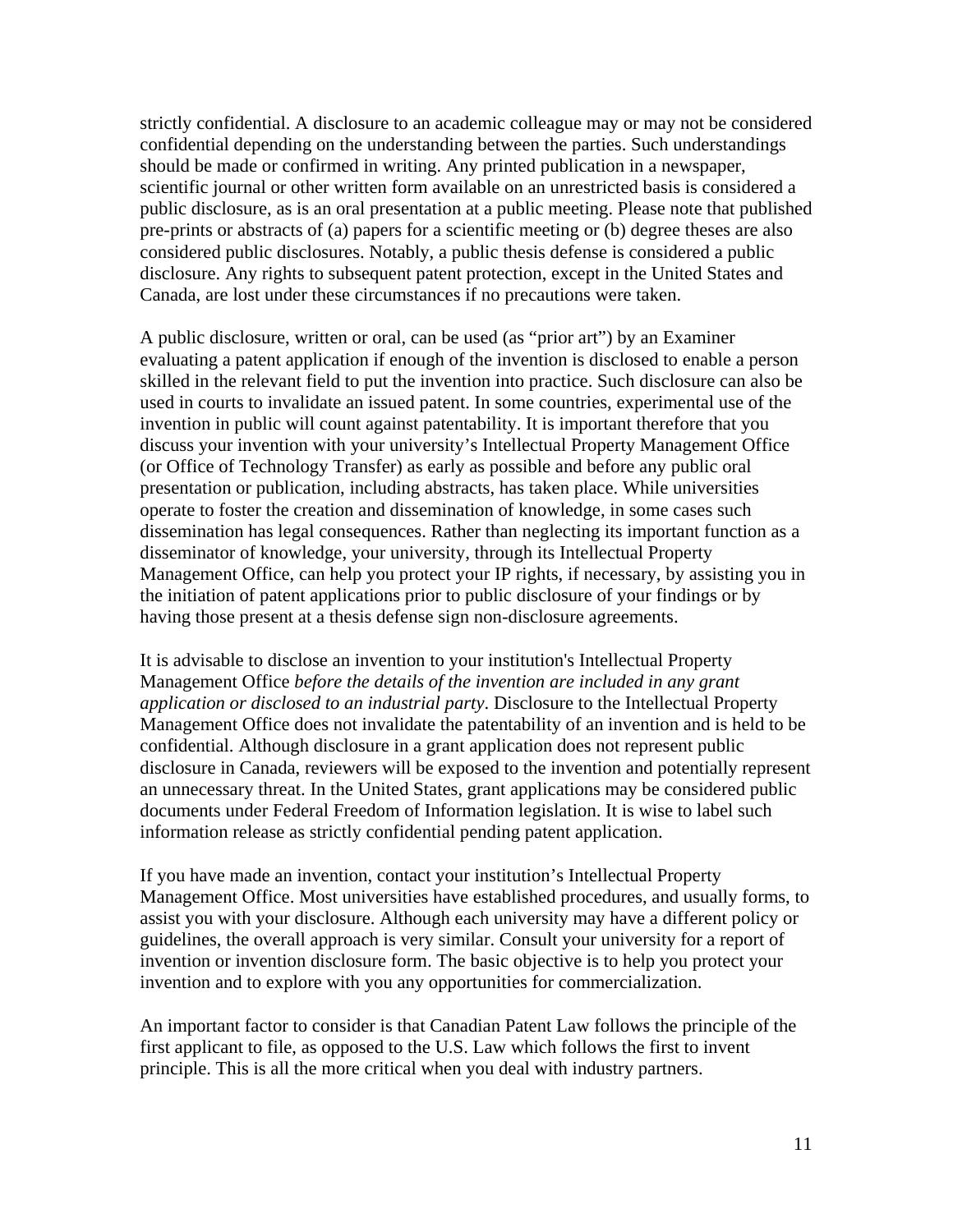#### Patent Protection and Foreign Countries

As has been noted above, other countries have significantly different criteria governing patent eligibility that have to be taken into account when making your research and inventions public. A Canadian patent guarantees patent protection throughout Canada only. At present, there are no universal patent laws. Patents need to be applied for in each country to ensure patent protection, although there are international agreements that harmonize this process.

Though this section may seem unnecessary, it is important to note that graduate students often travel to foreign institutions and countries as doctoral students, postdoctoral fellows or visiting research students. Inventions may be made abroad or inventions made in Canada may have international repercussions and commercial potential. In the spirit of having graduate students as informed as possible of their IP rights and responsibilities, the following provides a basic gloss of international patent agreements.

**The Paris Convention Treaty** of 1887 facilitates the filing of applications in all member nations. It states that if a patent is filed in one member nation, and other applications are filed in the other member nations within one year of the first application, all such applications will be accorded the filing date of the first application. This is very important when considering the effect of publication in a scientific or other journal on a foreign patent application. In other words, if you have filed for patent protection in Canada you are eligible for patent protection in other countries as long as you respect the time prescription to apply for patent protection in other member nations. Almost all industrialized countries are signatories to the Paris Convention.

The **European Patent Office** makes it possible to file a single application (in English, French or German) to protect one's rights simultaneously in European member countries (there are currently 30 member countries). A single regional patent is granted but is not effective until it is ratified in each of the National Patent Offices selected by the applicant, who also must pay the appropriate National Fees, translate into the national language, and meet specific national requirements as to form, among other matters.

The **Patent Cooperation Treaty**, to which Canada is a signatory, provides a standardized international filing procedure for many of our principal trading partners including the United States, Japan and most European countries. It offers a relatively inexpensive mechanism for initiating foreign patent protection rights by deferring some of the major patent expenses (such as foreign translation costs) for up to 30 months from the initial patent filing.

It is important to keep in mind that the patenting process is, overall, expensive. Your institution's Office of Technology Transfer will help in identifying both the most appropriate patent agent for your invention and the most suitable protection strategy.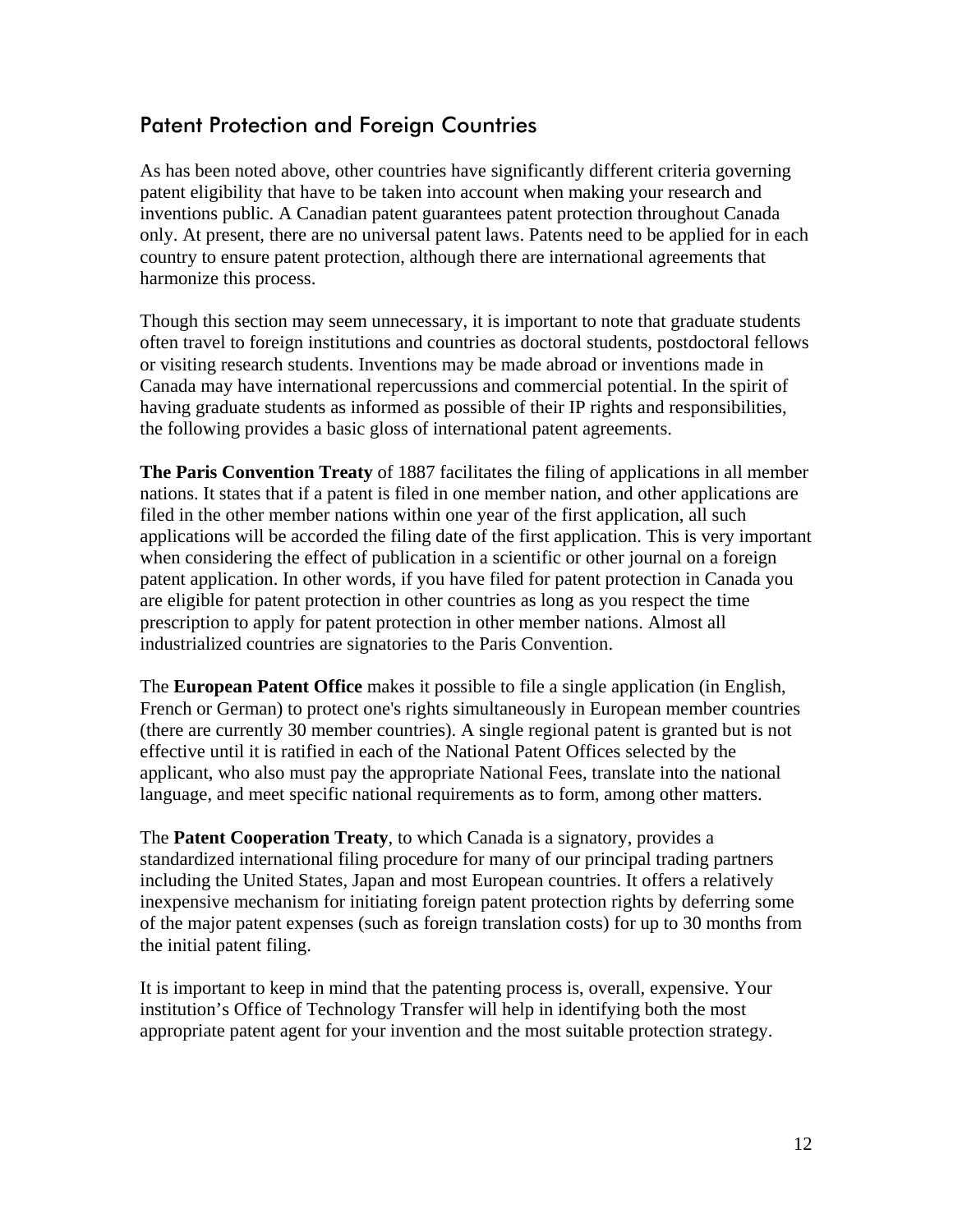### V. Variables

#### <span id="page-12-0"></span>i. Support by the means of a fellowship, scholarship or research grant

The relationship between funding and intellectual property rights depends on (a) who the funding body is, and (b) what the terms and conditions of funding are.

Not all funding bodies are the same. Some public funding bodies such as the federal granting councils –Natural Sciences and Engineering Research Council of Canada (NSERC), Canadian Institutes of Health Research (CIHR), and Social Sciences and Humanities Research Council of Canada (SSHRC) – attach no intellectual property claims to the research they fund. Other organizations, such as some charitable associations or foundations or provincial Centres of Excellence (e.g., the Heart and Stroke Foundation or Materials and Manufacturing Ontario) may claim either licensing rights or a share of royalties. Still other organizations, notably companies, do attach intellectual property claims to their support of university research or of fellowships or scholarships for students. Students must consult with their Intellectual Property Management Office or equivalent before signing any such agreements.

**To ascertain which of these conditions apply, you should be aware of which organization is funding the research you do and what ownership and license rights the organization has to the results of your work.** 

If the research support is in the form of a contract, you may be asked to sign an agreement which indicates that you are aware of the intellectual property terms and conditions of the funding and that you agree to abide by them. If the research support is in the form of a grant, you should ask your supervisor about terms and conditions, particularly if you are engaged in doing research for a thesis.

#### ii. Employee status

Under the applicable legislation, intellectual property created by an employee in the course of his or her employment is deemed to belong to the employer unless there is an agreement providing otherwise. University policies modify the application of this general principle, however, the degree to which they do and how can vary depending upon the institution you attend. It is therefore advisable that you contact your institution's Intellectual Property Management Office or equivalent body to determine how these regulations apply to your specific situation.

For instance, the intellectual property policies at certain universities dictate that intellectual property created by university employees in the course of their employment is the university's property only if the work or the invention was created at the *direction* of the employee's supervisor. Even if it was not created at the direction of the employee's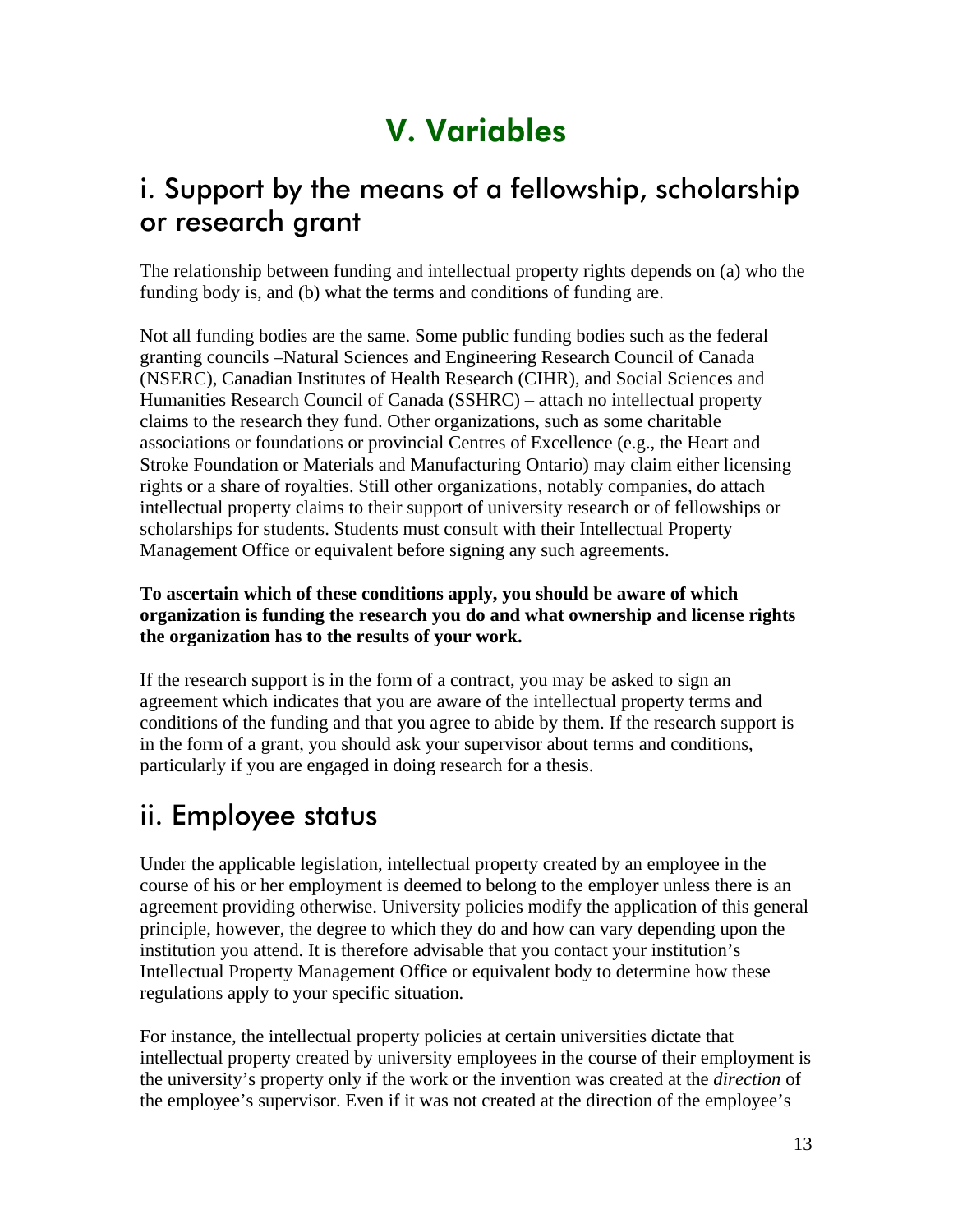supervisor, the intellectual property may still be subject to the university's policy on patentable inventions; rights and any commercial revenues may have to be shared between the inventor and the university.

Sometimes it is unclear to students whether or not they are university employees. There are some important indications. First, do you have a university employee number? Second, are you contributing to university employee benefit plans? If the answer to either of these questions is "yes," then you are *probably* a university employee. However, the regulations that determine one's status as an employee of the university and what the repercussions of this status are for intellectual property rights can vary depending on your institutional affiliation. Certain categories of graduate employment such as research assistants and graduate assistants may or may not share in intellectual property rights and authorship. Because of the importance of one's characterization as an employee, it is essential that you clarify your status prior to undertaking any work that could lead to the creation of any kind of intellectual property.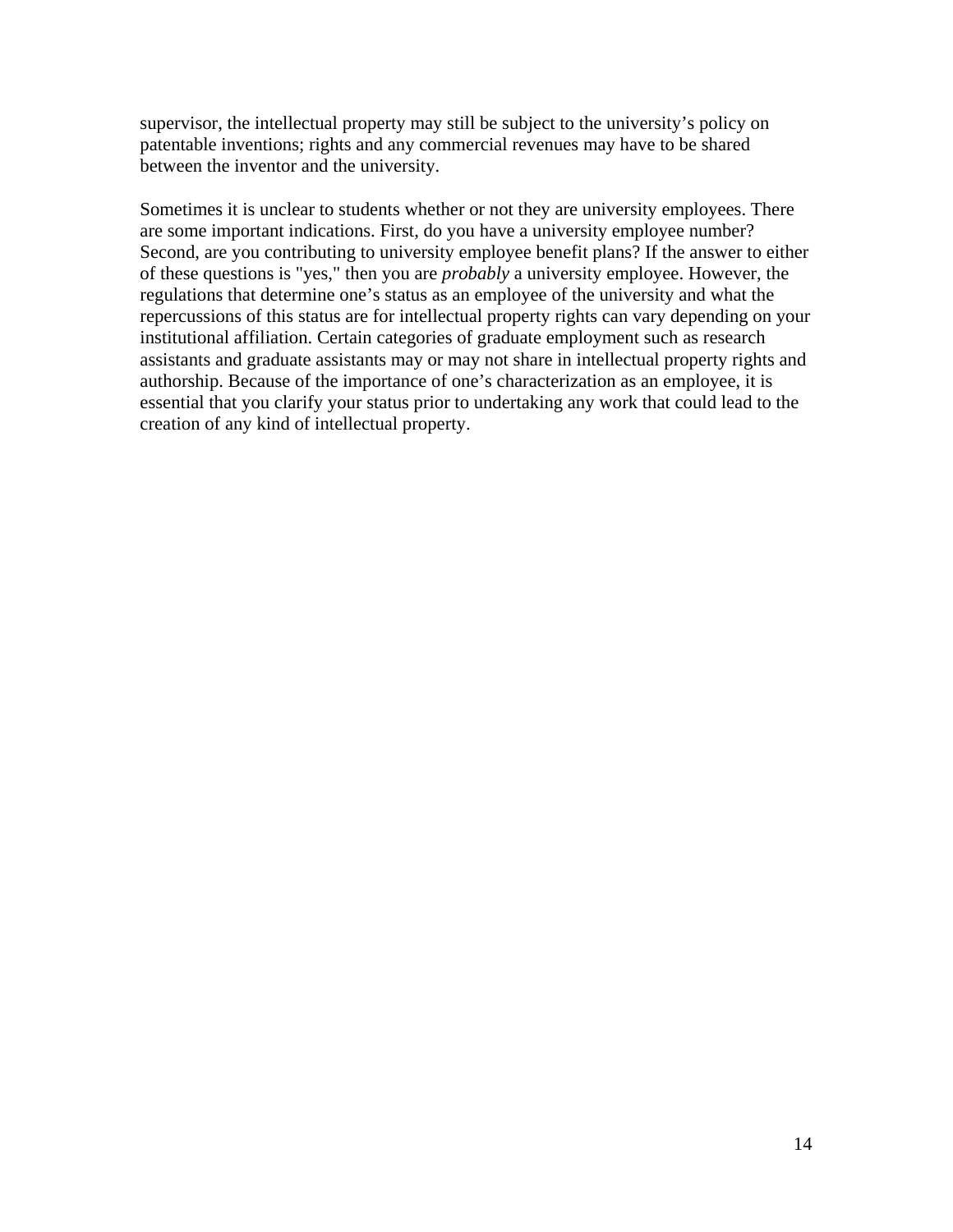### <span id="page-14-0"></span>VI. Relationship to Supervisor and His/Her Research

The role of a supervisor varies in different fields of study. This may have an impact on the ownership of intellectual property.

#### i. Co-authorship

Attribution of authorship is the most common problem area for graduate student intellectual property issues. Your university normally will have a policy that sheds light on this important issue.

In some fields, such as the humanities and social sciences, it is normally expected that students will receive guidance from their supervisors, but generate their own ideas, do their own research, and seek out their own financial support. The supervisor acts as a mentor, "resource person", and/or consultant, but less often as a full collaborator. Under these circumstances, the student will have the primary right to the intellectual property produced by his or her research.

In other fields, such as the physical and life sciences, the normal practice is that the student joins an established research group and works collaboratively with the supervisor, other students, postdoctoral fellows, technicians, and/or other employees. In this model, the supervisor has provided the general ideas that guide the research of the group, as well as the resources required to support or conduct the research activities. Protocol that governs attribution of authorship will reflect the model of collaboration within the relevant field. However, as was indicated above, this protocol or set of conventions, though it should be a universally recognized practice in the field, is not an absolute and binding procedure. In the case of such a collaborative research setup, the supervisor would normally make the decision on who shares co-authorship.

It is therefore advisable to come to an agreement with the professor or research supervisor about the protocol for attributing authorship (co-authorship as well as primary authorship) before embarking on a research project. This may depend on the professor's own practices, but it will also depend on the specification of your role in the research project.

The fact that a co-worker is not named as an investigator in a grant or contract under which the work was performed should not prevent him or her from being given credit as a co-author. However, a requisite of co-authorship is work that involves an original contribution as understood by that discipline. The right to co-authorship may be lost if a co-worker leaves the project or does not contribute substantially to the work. Although acknowledgement may be appropriate in such circumstances, co-authorship rights cannot be assumed.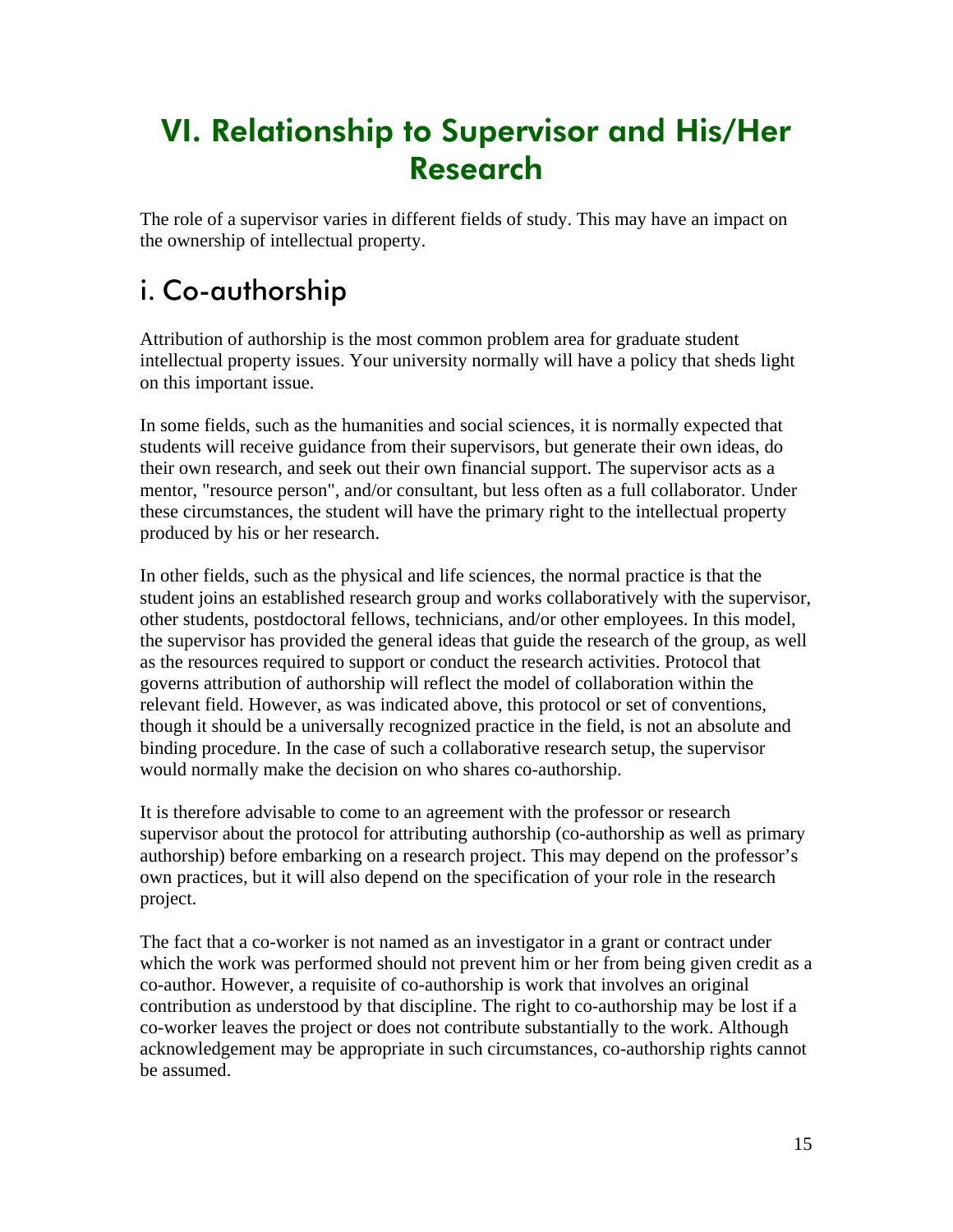<span id="page-15-0"></span>Normally, the supervisor, in consultation with his or her co-authors, will make the decision as to when or whether a co-authored manuscript should be submitted for publication and to what journal. A student considering publication of his or her own paper also has a responsibility to consider the intellectual property and co-authorship rights of others who may have been involved in the research.

General criteria for attributing joint authorship are dealt with in the "Conventions of Discipline" category above (**[section II](#page-5-0)**).

#### ii. Co-inventorship

If you are working on a research project that involves a potentially valuable invention as its outcome, the resolution of intellectual property rights is very important. Though authorship status can be important in building one's reputation as a scholar, status as an inventor can entitle one to proceeds accruing from an invention that one has played a role in creating.

An inventor is a person who has had an original idea or has contributed intellectual input which constitutes an inventive step to one of the claims of the patent. A patent application may be filed naming one or more inventors.

A person who works under the direction of another and does not contribute any original thought to the claimed invention or that has not creatively contributed to the proof of principle or concept **cannot and must not** be named as an inventor. For example, "works as a technician" is not an adequate justification to confirm one's status as an inventor or co-inventor. *This type of relationship should be delineated clearly in writing before research or development work is undertaken relative to the project or activity.*

Professional collaborators may or may not contribute to the inventive concept being claimed and *great care should be taken in deciding who should be named as an inventor*. It is important to understand that inventorship is a legal matter, not a collegial matter not all co-authors of a publication are necessarily co-inventors. Collaborators not deemed to be co-inventors can, however, be recognized through some sharing of the net proceeds of the invention. If in doubt as to inventorship, your Intellectual Property Management Office should be consulted and a professional opinion obtained. See also **[section IV, part](#page-8-0) [ii](#page-8-0)** for information on inventorship and details about the patent disclosure process.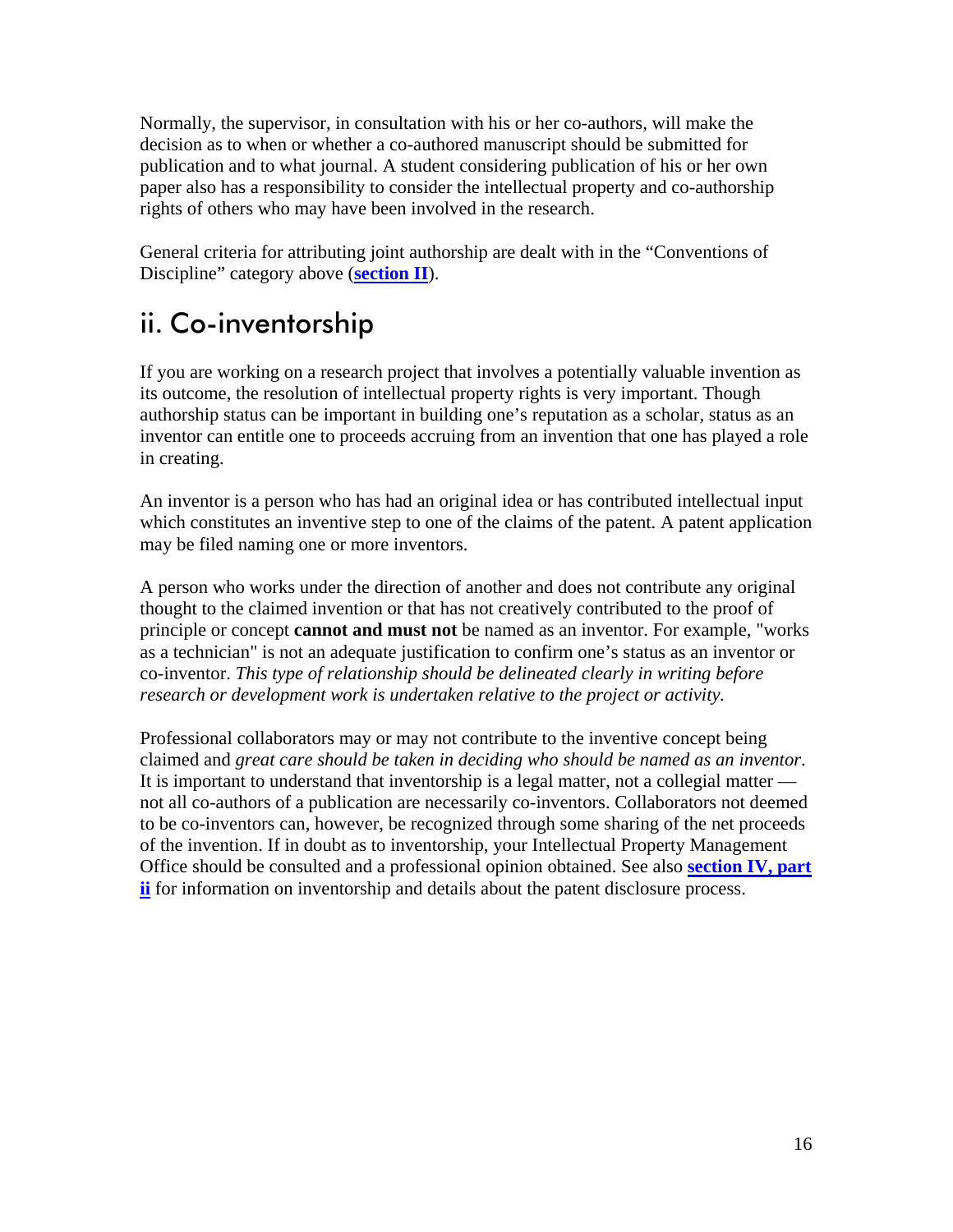#### VII. Dispute Resolution

<span id="page-16-0"></span>If a dispute or concern arises with respect to intellectual property and/or co-authorship rights, you and your supervisor should first try to resolve any differences amicably. If discussion with your supervisor does not resolve the problem, you have several avenues of help within your department that can be taken in the following order: your research supervisory committee, the graduate coordinator/director of your department and the chair of the department. You can also seek advice concerning intellectual property management from your university's Technology Transfer office. If the department is unable to find a satisfactory solution, you can seek help from the office of the Dean of Graduate Studies and from the office of the Vice-President or Principal of Research.